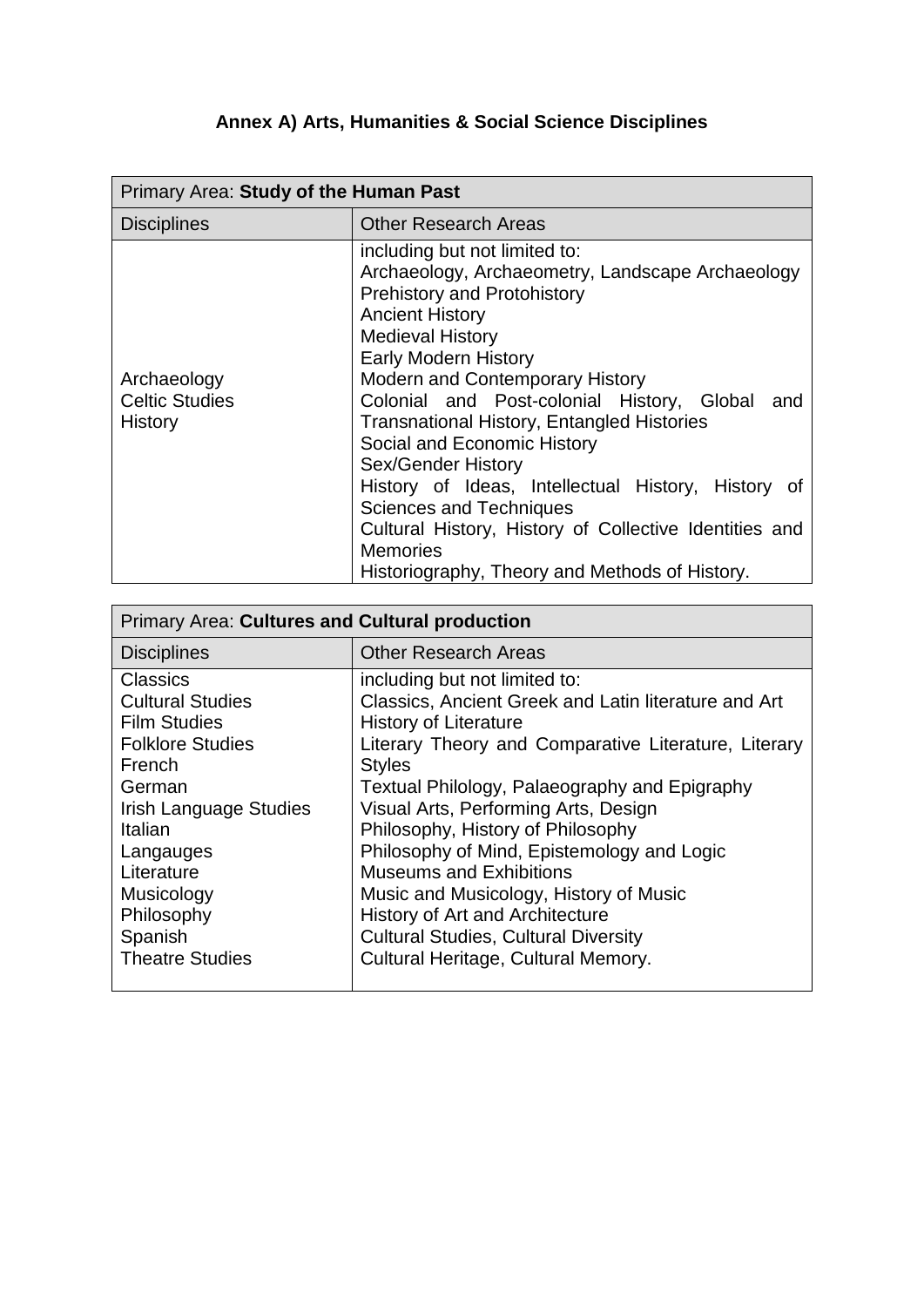| Primary Area: Individuals, Institutions, markets, values, behaviour the mind and<br>environment                                                                                                                                                 |                                                                                                                                                                                                                                                                                                                                                                                                                                                                                                                                                                                                                                                                                                                                                                                                                                                                                                                                                                                                                                                                                                                                                                                                                                                                                                                                                                                                                                                                                                                                                                                                                                                                                                                                                                                                                                                                                                                                                        |  |
|-------------------------------------------------------------------------------------------------------------------------------------------------------------------------------------------------------------------------------------------------|--------------------------------------------------------------------------------------------------------------------------------------------------------------------------------------------------------------------------------------------------------------------------------------------------------------------------------------------------------------------------------------------------------------------------------------------------------------------------------------------------------------------------------------------------------------------------------------------------------------------------------------------------------------------------------------------------------------------------------------------------------------------------------------------------------------------------------------------------------------------------------------------------------------------------------------------------------------------------------------------------------------------------------------------------------------------------------------------------------------------------------------------------------------------------------------------------------------------------------------------------------------------------------------------------------------------------------------------------------------------------------------------------------------------------------------------------------------------------------------------------------------------------------------------------------------------------------------------------------------------------------------------------------------------------------------------------------------------------------------------------------------------------------------------------------------------------------------------------------------------------------------------------------------------------------------------------------|--|
| <b>Disciplines</b>                                                                                                                                                                                                                              | <b>Other Research Areas</b>                                                                                                                                                                                                                                                                                                                                                                                                                                                                                                                                                                                                                                                                                                                                                                                                                                                                                                                                                                                                                                                                                                                                                                                                                                                                                                                                                                                                                                                                                                                                                                                                                                                                                                                                                                                                                                                                                                                            |  |
| Anthropology<br><b>Business &amp;</b><br>Management<br>Economics<br>Education<br><b>Environmental Studies</b><br>Geography<br>Law<br>Linguistics,<br>Media<br><b>Politics</b><br>Psychology<br>Sociology<br>Theology<br><b>Equality Studies</b> | including but not limited to:<br>Macroeconomics,<br>Development, Economic Growth,<br>Microeconomics, Behavioural Economics<br>Marketing<br>Political Economy, Institutional Economics, Law and<br>Economics<br>Econometrics, Statistical Methods,<br>Financial Markets, Asset Prices, International Finance,<br>Banking,<br>Corporate<br>Finance,<br>Accounting,<br>Competitiveness, Innovation, Research and Development,<br>Organization Studies: Theory & Strategy, Industrial<br>Organization, Labour Economics, Income Distribution and<br>Poverty<br>Public Economics, International Trade, History of<br>Economic Thought and Quantitative Economic History,<br>Social Structure, Inequalities, Social Mobility, Interethnic<br>Relations, Social Policies, Work and Welfare, Kinship,<br>Cultural Dimensions of Classification and Cognition,<br>Sex/gender, Myth, Ritual,<br>Identity,<br>Symbolic<br>Representations, Religious Studies, Democratization,<br>Social Movements, Violence, Conflict and Conflict<br><b>Resolution</b><br><b>Political Systems and Institutions, Governance</b><br>Legal Studies, Constitutions, Comparative Law, Human<br><b>Rights</b><br>Global and Transnational Governance, International<br><b>Studies</b><br>Communication Networks, Media, Information Society<br>Social Studies of Science and Technology<br><b>Environment, Resources and Sustainability</b><br><b>Environmental Change and Society</b><br><b>Environmental Regulations and Climate Negotiations</b><br>Social and Industrial Ecology<br>Population Dynamics, Aging, Health and Society<br>Households, Family and Fertility<br>Migration<br>Mobility, Tourism, Transportation and Logistics<br>Spatial Development and Architecture, Land<br>Use,<br><b>Regional Planning</b><br><b>Urban Studies, Regional Studies</b><br>Social Geography, Infrastructure,<br>Geo-information and Spatial Data Analysis<br>table continues overleaf |  |